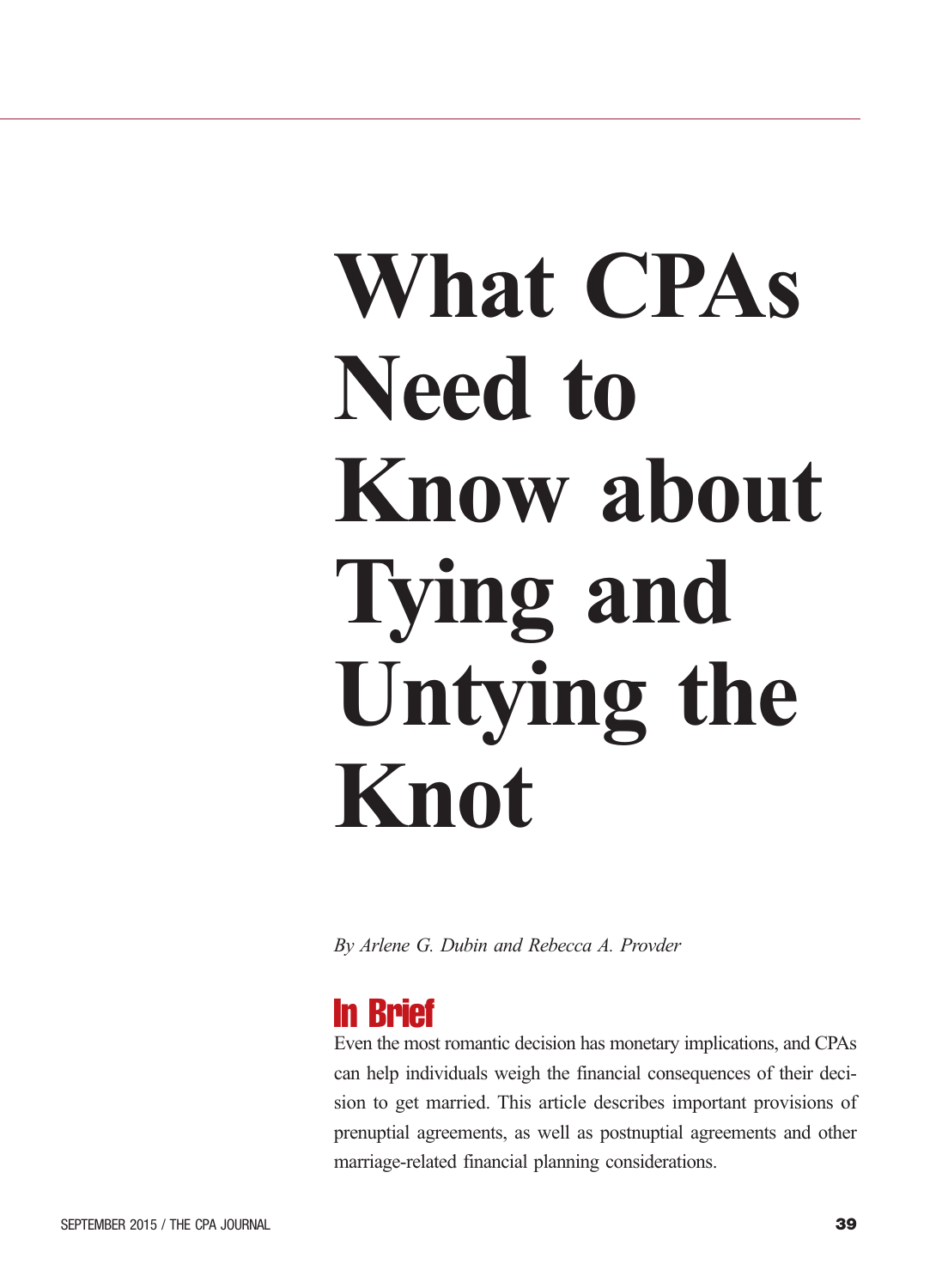**Many CPAs enjoy a close, trust-**<br>
ing relationship with their clients<br>
and their families. As a result,<br>
they are in a unique position to<br>
be alignt: (eq. well, get their children, and ing relationship with their clients and their families. As a result, they are in a unique position to help clients (as well as their children and parents) who are entering into or ending a marriage. The following is a discussion of the various ways that CPAs can assist individuals before, during, and after marriage.

#### **Why Get a Prenup?**

Approximately 40% to 50% of first marriages and more than half of second marriages end in divorce. Prenuptial agreements allow couples, when they are in a more reasonable and amicable mindset, to limit the issues that can arise in the event of a divorce.

Public policy favors individuals reaching their own agreements through contracts. Therefore, in New York, properly executed prenuptial agreements are typically upheld.

Prenuptial agreements may clarify or override statutory provisions that govern what happens to a couple's financial assets in the event of death or divorce. Through such agreements, couples may tailor the law to meet their individual needs and goals. They also have the opportunity to prescribe terms regarding property division upon divorce, financial responsibilities during marriage, spousal support, and estate rights upon death, among other issues.

#### **Who Should Get a Prenup?**

Prenuptial agreements are no longer reserved for the rich and famous. Rather, they have a much broader appeal. *(Editor's note: As the definition of marriage broadens, advisors should also consider the circumstances that apply to same-sex marriages. For a discussion of the tax considerations for these couples, see "Federal Tax Implications of* Windsor: *Major Issues Confront Same-Sex Married Couples," by Scott Ahroni and Benjamin Rue Silliman,* The CPA Journal*, July 2014, p. 58.*)

The average age of men and women marrying for the first time has substantially increased. As couples are marrying later in life, it is more common to enter into the marriage with assets, such as a home, a 401(k) plan, or stock options. If the couple does not have assets, they may have business or professional prospects; if the couple has no assets or prospects, they may have student loans or credit card debts.

In the midst of a significant intergenerational transfer of wealth, a growing number of people enter into prenuptial agreements to protect their current or prospective inheritances. In addition, individuals (or their relatives) might strive to keep family businesses in the immediate family and out of the hands of in-laws.

Divorce touches many people, whether firsthand as a participant, or as a child, a close friend, or a family member. Consequently, individuals may decide to minimize the chances of an acrimonious and contentious divorce by entering into a prenuptial agreement, which provides important protections for traditional clients of CPAs. They are beneficial for high-net-worth individuals who are striving to protect their assets, as well as for older couples with children from prior marriages, by serving as an estate planning mechanism to fairly allocate assets between a new spouse and children from a previous relationship.

With an upcoming wedding, individuals are often starry-eyed in love, with divorce far off their radar. It is often prudent for CPAs to raise the possibility of a prenuptial agreement for a client's long-term protection. Advice from a professional advisor is often perceived as neutral and objective; thus, it can be more effective than advice from a family member. At a minimum, it may be advantageous to encourage engaged clients to consult with a lawyer to find out the potential benefits that may be derived from a prenuptial agreement.

#### **Bulletproofing a Prenup**

*Don't wait until the last minute.* Prenuptial agreements should be drafted, negotiated, and finalized as far in advance of the wedding date as possible. Although signing a prenuptial agreement a few days before the wedding does not render it invalid, agreements should be executed at least 30 to 60 days prior to the wedding date. Ideally, a prenuptial agreement should be finalized before a public engagement announcement or before the wedding invitations are mailed.

*Separate and independent counsel.* Prenuptial agreements have far-reaching implications. A couple has adverse interests with respect to the agreement, so they should not be represented by the same attorney. Instead, to demonstrate that each party entered into the agreement voluntarily and knowingly, and thus to buttress

the validity of the agreement, each party should be represented by separate and independent counsel, selected by each party.

*Financial disclosure.* In matrimonial matters, parties are entitled to broad financial disclosure. Although this right may be waived, both parties should be advised to provide full financial disclosure before entering into a prenuptial agreement. The disclosure should accurately set forth each party's assets, liabilities, and income. An expectation of a material gift or inheritance also may be disclosed, as well as the terms of any trusts to which a party is a beneficiary. Typically, the disclosure is set forth on a schedule that is referenced in the prenuptial agreement and annexed as an exhibit. CPAs can participate in the disclosure process to help ensure that full and accurate information is provided.

#### **Postnuptial Agreements**

Similar in intent to a prenuptial agreement, a postnuptial agreement is entered into after the marriage has taken place, not before. Unlike a separation agreement, which is entered into in contemplation of divorce, a postnuptial agreement is entered into in contemplation of an ongoing marriage. Common reasons people enter postnuptial agreements include insufficient time to finalize a prenuptial agreement before marriage, modification of a prenuptial agreement, a significant change in net worth, or the presence of marital difficulties and an ensuing reconciliation.

A prenuptial agreement is generally preferable to a postnuptial agreement. It is more difficult for a party to waive rights after they have vested. Postnuptial agreements also tend to languish without a deadline, whereas a wedding date creates momentum for prenuptial agreements. Because married couples are fiduciaries in New York, postnuptial agreements may be held to a higher standard than prenuptial agreements. Despite these drawbacks, postnuptial agreements can serve an important function, and CPAs should keep them in mind as an option when appropriate.

#### **Breaking Up** *Is* **Hard to Do: How CPAs Can Help**

*Prepare net worth statements.* Net worth statements are one of the most significant discovery devices in a divorce case.